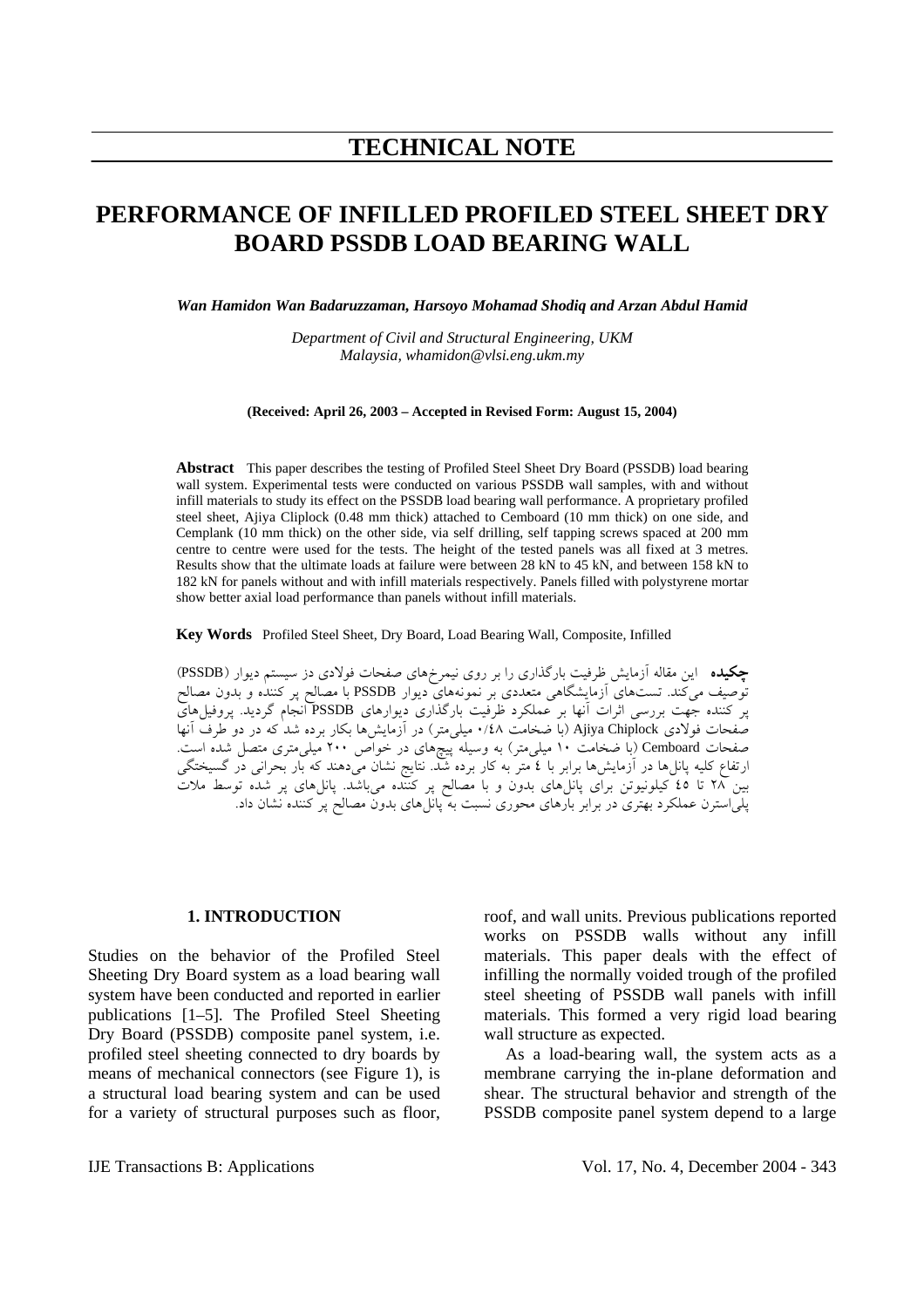

**Figure 1**. Typical double-skin PSSDB wall panel.

extent on the properties of the basic components forming the system, i.e. the steel sheeting and dry board, and the degree of interaction between them. The degree of interaction can be either full or partial interaction depending on the connector modulus and spacing. In a building, floor loading would be transferred to the PSSDB walls that would in turn transfer the load to the foundation. Therefore, it is of utmost importance to study and understand the behavior and ultimate load capacity of such walls.

### **2. EXPERIMENTAL MODELS**

The aim of the experimental work is to gain an understanding of the behavior of PSSDB as load bearing wall panels, and to study the effect of introducing infill materials in the trough of the profiled steel sheet on the structural behavior of the wall panels.

 Four small-scale rectangular samples having dimensions of 650 mm x 3000 mm were used in the experimental investigations. Table 1 gives the sample specifications with a typical cross-sectional illustration (taken from sample 3) as shown in Figure 2. The proportional volume of polystyrene cement mortar was cement: sand: polysterene = 1:3:3. The panels were simply supported along the two edges, providing an effective span of 3000 mm. The self-drilling and self-tapping screws were arranged along each rib with a spacing of 200 mm centers.

 The test rig consisted of a support frame on one end, and a movable loading frame on the other end (see Figure 3). The loading frame on the other hand was of inverted T-shape cross section having similar dimensions to the support frame. In addition, to allow for movement of the loading frame, the base plate was put on rollers. The loading was applied incrementally via a hand pumped jack connected to two load cells, each having a capacity of 300 kN placed in between the

| Sample No.                  | <b>Description of Samples</b>                                             |
|-----------------------------|---------------------------------------------------------------------------|
|                             | Ajiya Cliplock 650 (0.48 mm thick) was used as the base material, whilst  |
|                             | Cemboard (10mm thick) was screwed on every rib on Ajiya Cliplock 650      |
|                             | on one side, and Cemplank (10mm thick) was screwed on every rib of        |
|                             | Ajiya Cliplock 650 on the other side. No infill material was used in this |
|                             | sample. The sample was tested almost immediately after preparation.       |
| $\mathcal{D}_{\mathcal{L}}$ | As Sample 1, but the Cemplank was screwed only on two middle ribs of      |
|                             | Ajiya Cliplock 650.                                                       |
| $\mathcal{R}$               | Ajiya Cliplock 650 (0.48 mm thick) was used as the base material, whilst  |
|                             | Cemboard (10mm thick) was screwed on every rib on Ajiya Cliplock 650      |
|                             | on one side, and Cemplank (10mm thick) was screwed on every rib of        |
|                             | Ajiya Cliplock 650 on the other side. Polystyrene cement mortar was used  |
|                             | as infill material in this sample. The sample was tested after 7 days of  |
|                             | preparation.                                                              |
| $\overline{4}$              | As Sample 3, but the Cemplank was screwed only on two middle ribs of      |
|                             | Ajiya Cliplock 650.                                                       |

**TABLE 1. Sample Specifications.**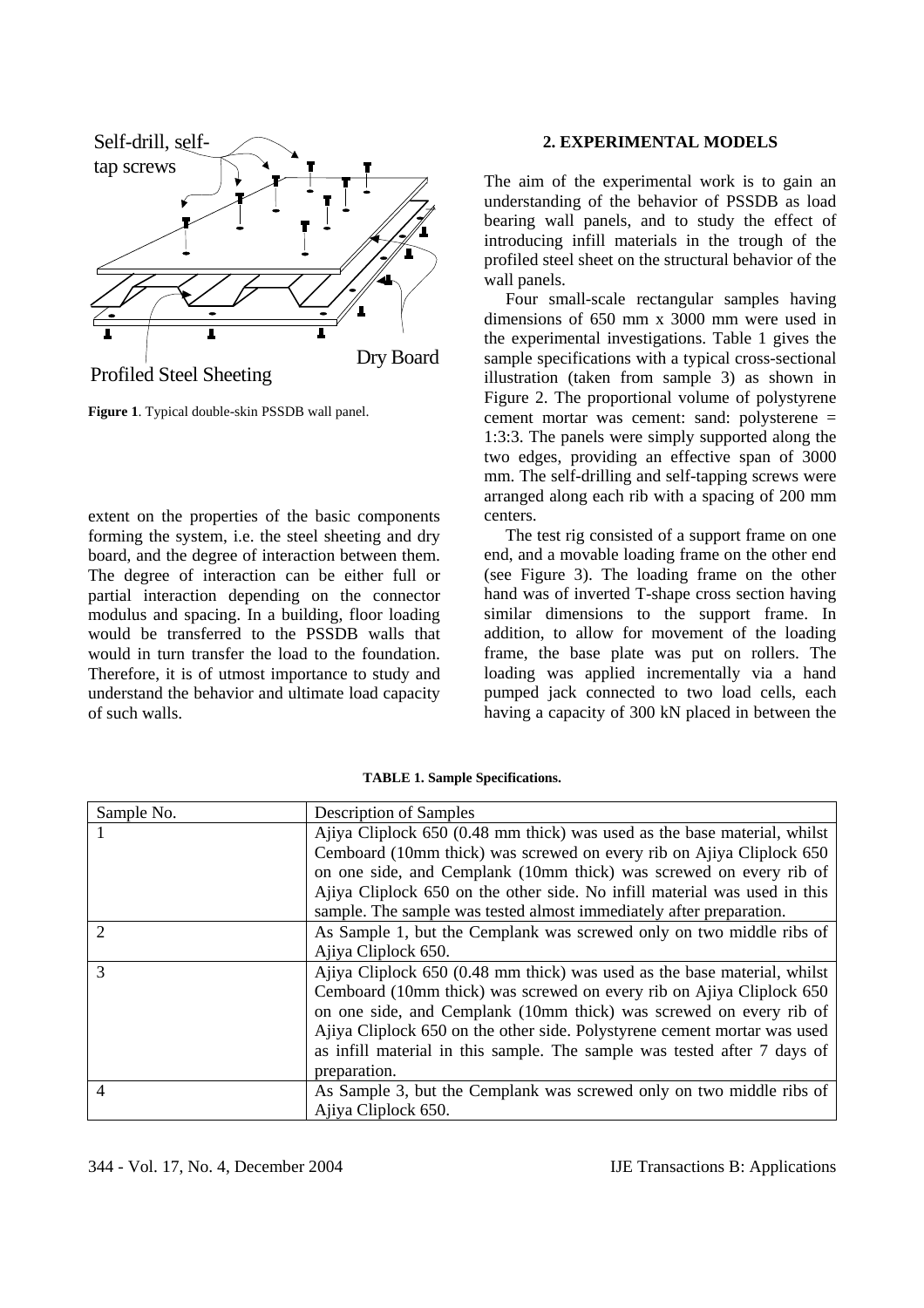

**Figure 2**. Sample cross section (sample 3).



**Figure 3**. Sketch of support and loading frame.



**Figure 4**. Typical sample failure mode.

end of the sample and the loading frame.

 Deflection transducers to measure deflections perpendicular (lateral) to the length of the test panels were placed at various locations on top of the test panels. The most important transducer position was at mid-length (mid-height) and mid-

IJE Transactions B: Applications Intervalse vol. 17, No. 4, December 2004 - 345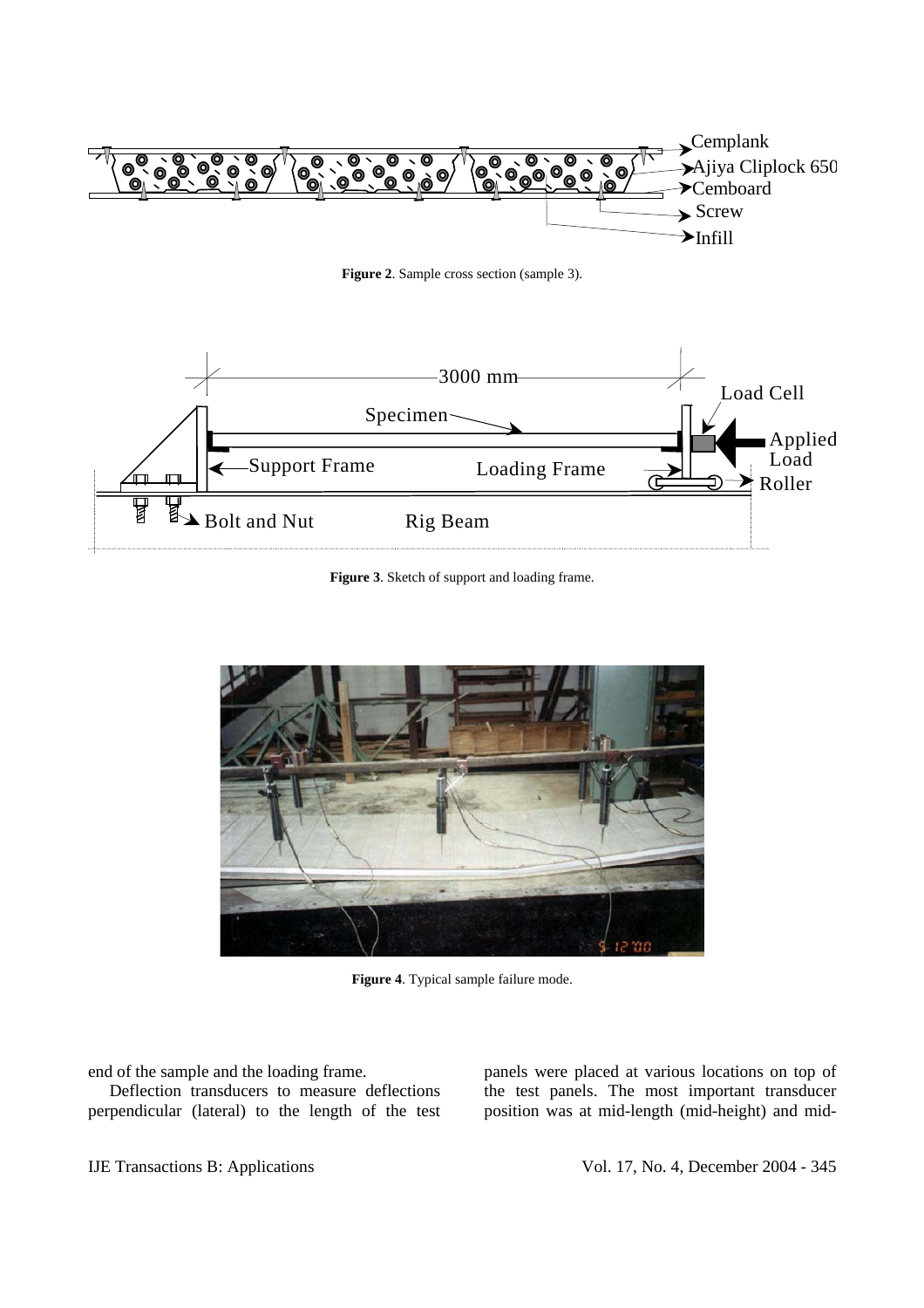

**Figure 5**. Typical deflection vs. load at middle span (sample 3).

width position of the panels where the maximum value of deflection was expected. Values at other positions, such as at either side of the center point along both x and y directions were used to check for expected symmetrical behavior of the panels (see Figure 4). The load and the corresponding deflection measurements taken from the test were then used to investigate the behavior of the panels.

## **3. TEST OBSERVATIONS**

**Failure Mode** Failure of the panels started within the vicinity of their mid-length. It began with the appearance of crack near the mid-length of panel on the Cemplank. With further increase in loading the crack pattern propagated further perpendicular to the corrugation of the steel sheeting. This is an expected mode of failure for the kind of tested sample configuration as described in another publication [5], i.e. failure due to overall buckling. Figure 4 shows a typical specimen after failure.

**Load-Deflection Response** The results for the four test panels showed similar characteristics. A typical individual load-deflection responses at mid-length (mid-height) of the panels are given in Figure 5 (taken from sample 3). The tests showed that the two samples (samples 1 and 3) that had Cemplank screwed to every Ajiya Cliplock 650 rib performed better, i.e. having higher ultimate failure loads than similar panels with Cemplank screwed only on the middle ribs (samples 2 and 4 respectively). The latter buckled much earlier than the former. In all cases, when the overall buckling limit was exceeded, significant lateral deflections were recorded.

 The onset of buckling was indicated by the sudden jump in deflection values prior to the failure of the tested panels. The load value that was considered being the ultimate load at failure was the highest reachable load recorded by the data logger. It was observed from the curves that the initial load-deflection responses were relatively linear and elastic. The elastic response continued until overall buckling started before failure of the panel. The ultimate loads at failure of all the samples are given in Table 2.

346 - Vol. 17, No. 4, December 2004 IJE Transactions B: Applications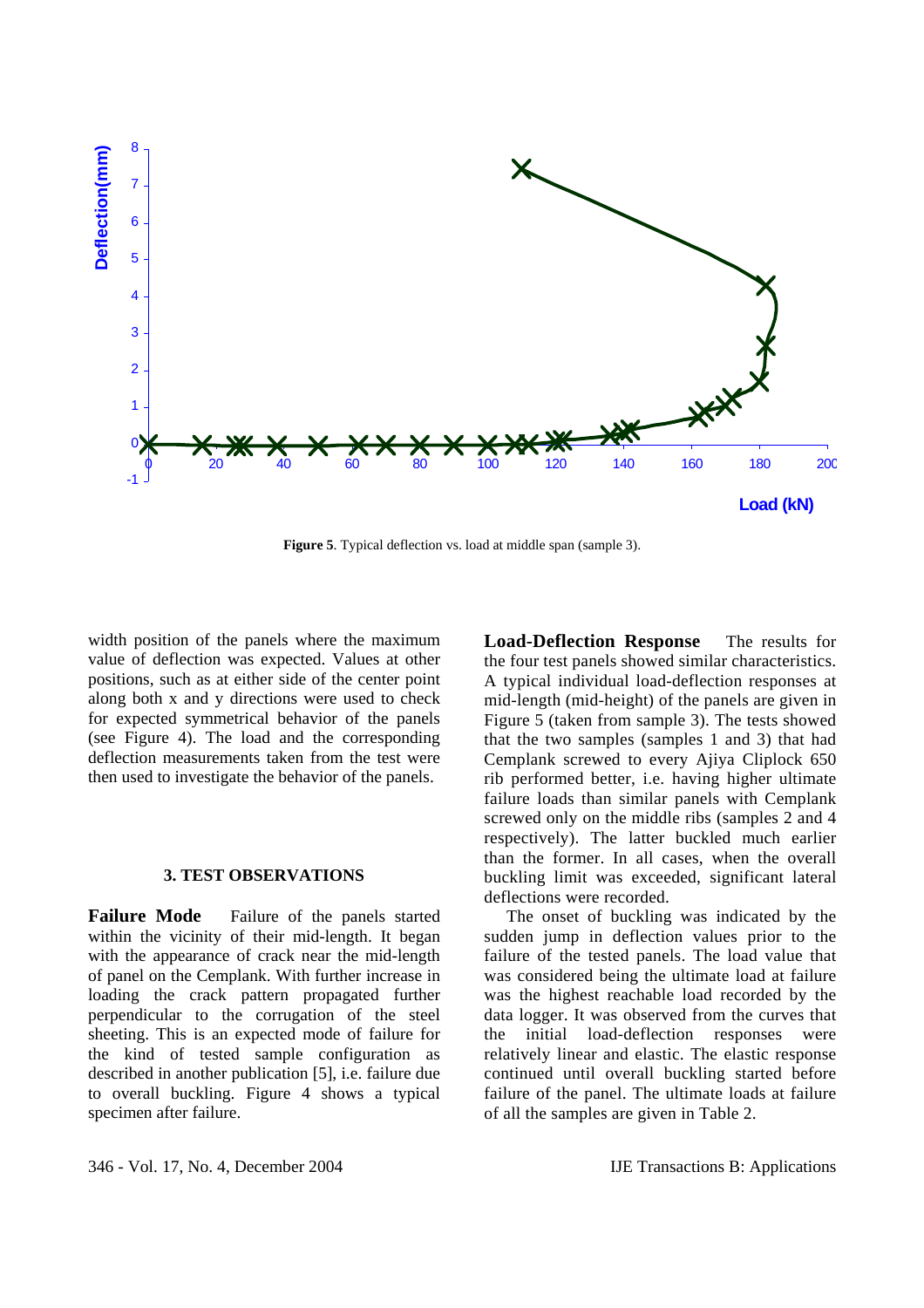**TABLE 2. Ultimate Load at Failure.** 

| Sample No. | Max. Load (kN) |
|------------|----------------|
|            | 44.8           |
|            | 28.0           |
|            | 182.0          |
|            | 158.3          |

## **4. DISCUSSIONS**

As mentioned earlier, the structural behavior and strength of the PSSDB composite panel system depends on the properties of the steel sheeting, dry board, and the degree of interaction between them. This was confirmed by the test results described above. Results show that sample 2 was the weakest sample with the lowest failure load of 28 kN. This was due to the absence of any infill material in addition to the already weak attachment of Cemplank to Ajiya Cliplock 650 at only two middle ribs. Sample 3, as expected show the strongest resistance against axial load, where the load at failure is 182 kN. This was so because Cemplank was screwed onto every rib of Ajiya Cliplock 650 in addition to the polystyrene mortar used as infill material. As has been mentioned earlier, by attaching or screwing Cemplank on every rib of steel sheeting, the ultimate load capacity has increased tremendously, i.e. from 28 kN to 44.8 kN in the case of samples without infill material, and from 158.3 kN to 182 kN for samples with infill material. This indicates an increase of strength by 60% and 15% respectively for the panels with and without infill material.

 From the above, it can be seen that the role of the screws in increasing or decreasing the strength of the PSSDB wall panels is more significant for the panels without infill material compared to those with infill material. This could be explained by the fact that the panels without infill material depend solely on the screwed connection to provide the interaction in between the components forming the panels, whereas in the case of panels with infill material, there exists some degree of

interaction afforded by the natural bonding of the polystyrene mortar with Cemplank and steel sheeting.

## **5. APPLICATION**

As shown in Table 2, simple PSSDB panel without infill with Cemplank screwed on every rib of the steel sheeting (sample 1) can support 44.8 kN/650  $mm = 68.9$  kN/m of uniformly distributed loading. Supposed the assumed safety factor is 5, the capacity of 1 meter width and 3 m height of PSSDB panel is 13.8 kN/m. If the total roof load is 4 kN/m<sup>2</sup>, the panel can support a roof that spans 6.9 meter without requiring any column. It seems that the PSSDB panel can be applied as load bearing wall for any simple building.

### **6. CONCLUSIONS**

Four PSSDB load bearing wall panels have been tested successfully. It has been shown that infill material has significant contribution in increasing the ultimate load carrying capacity. The ultimate load increased almost 5 times compared to the panel without infill. Moreover, the screws contribute in improving the ultimate load capacity of PSSDB load bearing wall panel. These are indications that wall panel is an innovative building material with the potential of being implemented in building constructions.

### **7. ACKNOWLEDGEMENT**

The work reported in this paper has been funded by the Ministry of Science, Technology and the Environment, Malaysia and Universiti Kebangsaan Malaysia. Various testing materials have been supplied free of cost by Asia Roofing Sdn. Bhd., Hume Cemboard Malaysia and others. The authors